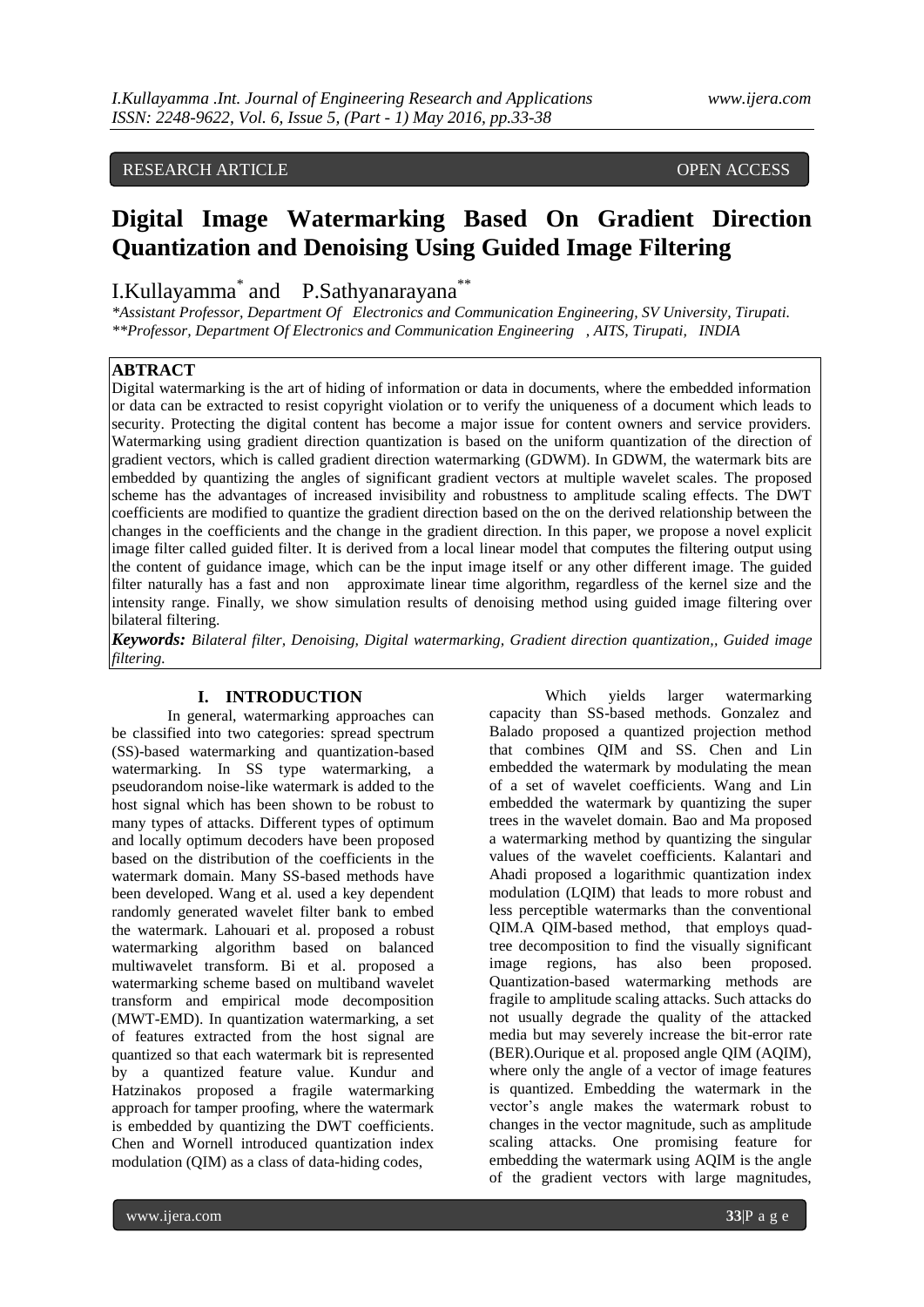referred to as significant gradient vectors .In this paper , an image embedding scheme that embeds the watermark using uniform quantization of the direction of the significant gradient vectors obtained at multiple wavelet scales is proposed. Traditional redundant multistage gradient estimators, such as the multiscale Sobel estimator, have the problem of inter scale dependency. To avoid this problem, we employ DWT to estimate the gradient vectors at different scales. To quantize the gradient angle, we first derive the relationship between the gradient angle and the DWT coefficients. Thus, to embed the watermark bits, the gradient field that corresponds to each wavelet scale is obtained. This is illustrated in Fig.1



Fig. 1. Illustration of five-level gradient field, obtained from five-level wavelet decomposition.

Where each gradient vector  $g_j$  corresponds to the three wavelet coefficients  $d^1$ ,  $d^2$ , and  $d^3$ . The straightforward way to embed the watermark bits is to partition the gradient fields into non overlapping blocks. Uniform vector scrambling increases the gradient magnitude entropy, and thus reduces the probability of finding two vectors with similar magnitudes in each block. Image Denoising is used in many applications such as object recognition, digital entertainment and remote sensing imaging. Most applications in computer vision and computer graphics involve image filtering to suppress and/or extract content in images. In this paper, the filtering output using guided filter is locally a linear transform of the guidance image. On one hand, the guided filter has good edge-preserving smoothing properties like the bilateral filter, but it does not suffer from the gradient reversal artifacts. Denoising of image is achieved using guided filter which is shown in simulation results.

### **II. PROPOSED WATERMARK EMBEDDING AND DECODING METHOD**

Fig. 2 shows the block diagram of the proposed embedding scheme. The watermark is embedded by changing the value of the angle (the direction) of the gradient vectors. First, the 2-D DWT is applied to the image. At each scale, we obtain the gradient vectors in terms of the horizontal, vertical, and diagonal wavelet coefficients. To embed the watermark, the values of the DWT coefficients that correspond to the angles of the significant gradient vectors are changed. AQIM is an extension of the quantization index modulation (QIM) method. The *quantization function*, denoted by  $Q(\theta)$ , maps a real angle to a binary number as follows:

0, if 
$$
\left[\theta/\Delta\right]
$$
 is even  
\n $Q(\theta) =$ \n
$$
1, \text{ if } \left[\theta/\Delta\right] \text{ is odd}
$$

Where the positive real number  $\Delta$ represents the *angular quantization step size* and [.] denotes the floor function, where the following rules are used to embed a watermark bit into an angle θ:

• If  $Q(\theta) = w$ , then takes the value of the angle at the center of the sector it lies in.

• If  $O(\theta) \neq w$ , then takes the value of the angle at the center of one of the two adjacent sectors, whichever is closer to  $\theta$ .

These rules can be expressed as

$$
\theta^w = \begin{cases}\n\frac{\Delta \lceil \theta / \Delta \rceil - \Delta / 2, & \text{if } Q(\theta) = w \\
\Delta \lceil \theta / \Delta \rceil + \Delta / 2, & \text{if } Q(\theta) \neq w \text{ and} \\
& \theta > (\Delta \lceil \theta / \Delta \rceil - \Delta / 2) \\
\Delta \lfloor \theta / \Delta \rfloor - \Delta / 2, & \text{if } Q(\theta) \neq w \text{ and} \\
& \theta \leq (\Delta \lceil \theta / \Delta \rceil - \Delta / 2).\n\end{cases}
$$

However, it does not account for the angle discontinuity at  $\theta = \pi$ . The discontinuity problem arises when the angle is close to. In the proposed watermarking method, as shown in, the change in each DWT coefficient is computed in terms of dθ. To address this angle discontinuity issue, we propose the absolute angle quantization index modulation (AAQIM). In AAQIM, instead of quantizing the value of the angle, its absolute value is quantized in the interval  $\theta \in [0, \pi]$ . The watermark bits are decoded following the reverse encoding steps, as shown in Fig.3.At the transmitter side, each watermark bit is embedded into the BR most significant gradient vectors of each block. The watermark bit of the BR most significant vectors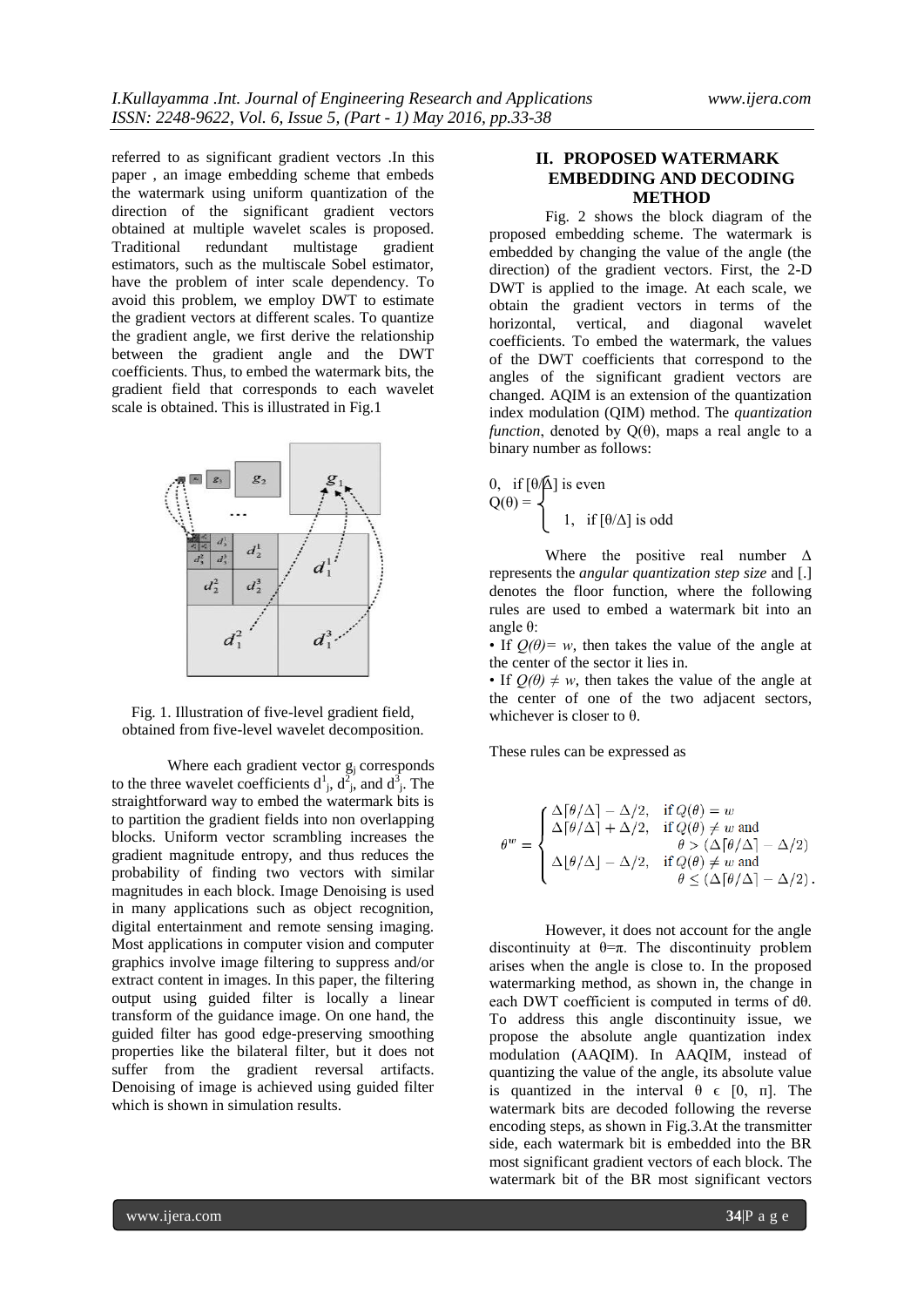and assign weights to the decoded watermark bits based on the following rules:

1) A watermark bit extracted from a large gradient vector should be given more weight than a bit extracted from a small gradient vector.

2) A watermark bit extracted from an angle close to a sector centroid should be given more weight than a bit extracted from an angle close to a sector boundary.



Fig. 2 Block diagram of the proposed watermark embedding scheme.



Fig.3. Block diagram of the proposed watermark decoding scheme.

#### **III. BILATERAL VS GUIDED IMAGE DENOISING**

A bilateral filter is a non-linear, edgepreserving and noise reducing smoothing filter for images. The intensity value at each pixel in an image is replaced by a weighted average of

intensity values from nearby pixels. This weight can be based on a Gaussian distribution. On the other hand, the filtering output of guided filter is locally a linear transform of the guidance image. The guided filter has good edge-preserving smoothing properties like the bilateral filter, but it does not suffer from the gradient reversal artifacts. On the other hand, the guided filter can be used beyond smoothing: With the help of the guidance image, it can make the filtering output more structured and less smoothed than the input. Moreover, the guided filter naturally has an O(*N*) time (in the number of pixels *N*)non approximate algorithm for both gray-scale and high dimensional images, regardless of the kernel size and the intensity range. We first define a general linear translation-variant filtering process, which involves a guidance image I, a filtering input image *p*, and an output image *q*. Both I and *p* are given beforehand according to the application, and they can be identical. The filtering output at a pixel is expressed as a weighted average:

$$
q_i = \sum_j W_{ij}(I)p_j,\tag{1}
$$

Where i and *j* are pixel indexes. The filter kernel *Wij* is a function of the guidance image I and independent of *p*. This filter is linear with respect to *p*.

Algorithm: Guided Filter.

Input: filtering input image *p*, guidance image *I*, radius *r*, regularization *є*

Output: filtering output *q.*

- 1. mean<sub>*I*</sub> =  $f_{\text{mean}}(I)$ , mean<sub>*p*</sub> =  $f_{\text{mean}}(p)$  $corr_f = f_{mean}(I^*I)$ ,  $corr_{Ip} = f_{mean}(I^*p)$
- 2. var<sub>*I*</sub>= corr<sub>*I*</sub> mean<sub>*I*</sub>.\*mean<sub>*I*</sub>  $cov_{Ip} = corr_{Ip} - mean_{I}$  \*mean<sub>*p*</sub>
- 3.  $a = \frac{\text{cov}_{I_p}}{\text{var}_I + \epsilon}$ ,  $b = \text{mean}_p \text{a}$ . \* mean<sub>*I*</sub>
- 4. mean<sub>*a*</sub>=  $f_{\text{mean}}(a)$ , mean<sub>*b*</sub> =  $f_{\text{mean}}(b)$ <br>5.  $q = \text{mean}_a.*I + \text{mean}_b$
- $q = \text{mean}_a.*I + \text{mean}_b$

The guided filter has good edgepreserving smoothing properties like the bilateral filter, but it does not suffer from the gradient reversal artifacts.

The guided filter can be used beyond smoothing: With the help of the guidance image, it can make the filtering output more structured and less smoothed than the input. The guided filter naturally has an O(N) time (in the number of pixels N) non approximate algorithm for both grayscale and high dimensional images, regardless of the kernel size and the intensity range. This is one of the fastest edge preserving filters.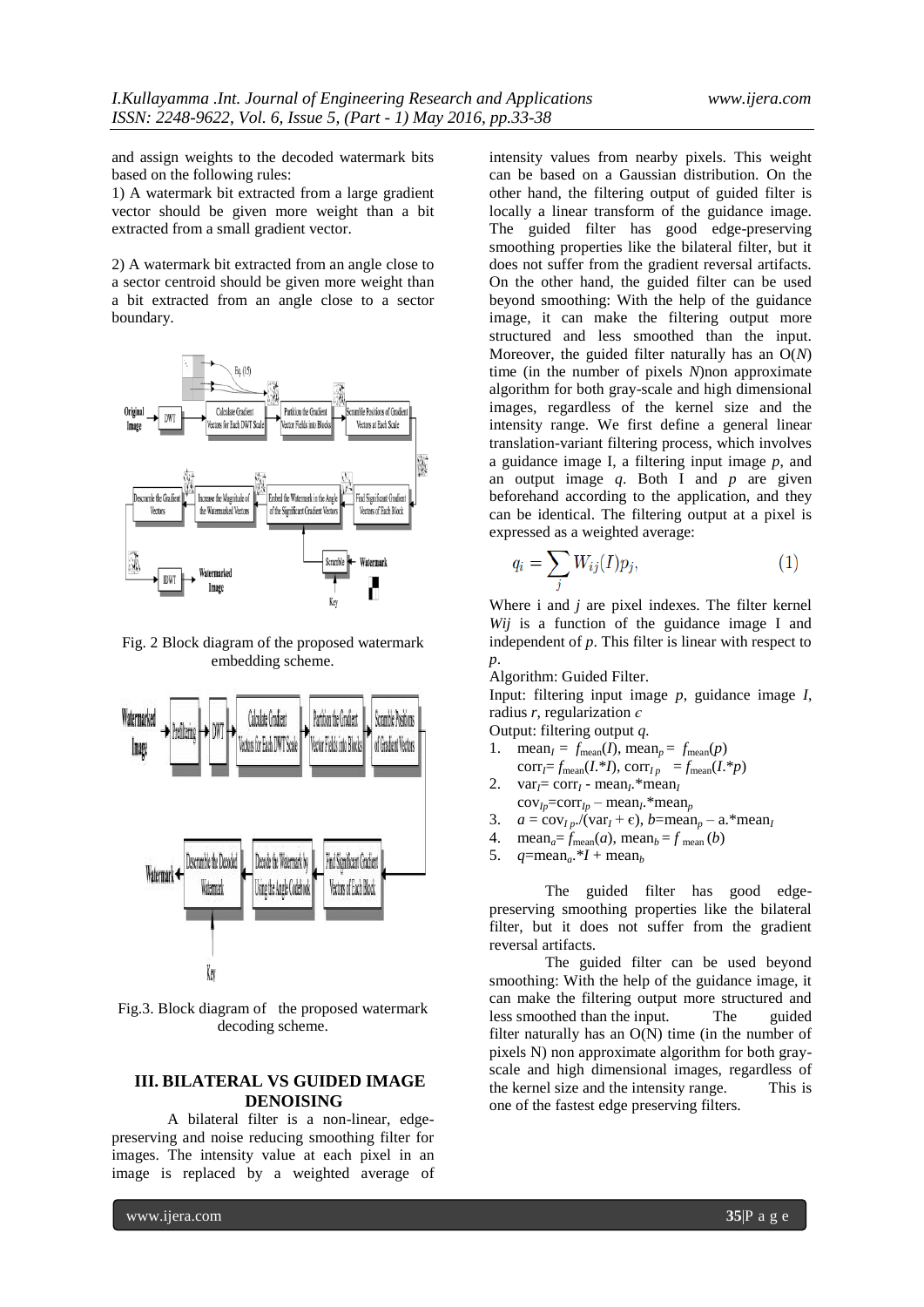#### **IV. SIMULATION RESULTS**

The experimental results are simulated using MATLAB . A 512 x 512 Lena as the gray scale original host image and boat as watermark image with size 128 x 128 shown in Fig. 4 (a) and (b). The watermark is embedded by changing the value of the angle (the direction) of the gradient vectors. First, the 2-D DWT is applied to the host image. At each scale, we obtain the gradient vectors in terms of the horizontal, vertical, and diagonal wavelet coefficients. To embed the watermark, the values of the DWT coefficients that correspond to the angles of the significant gradient vectors are changed. The watermark can be embedded in the gradient direction. The watermarked image and Extracted watermark is shown in Fig.4 (c) and (d) respectively

#### Original image



(a) Original Image

## watermark



(b) Watermark Image



(c) Watermarked Image

extracted watermark



(d) Extracted Watermark

Fig. 4 (a) Original Image, (b) Watermark, (c) Watermarked Image (d) Extracted Watermark

We considered gradient direction quantization for watermarking with standard test images. For image denoising, Gaussian noise, Speckle noise,Salt & pepper noise and Localvar noises are added to the watermarked image. A main advantage of the guided filter over the bilateral filter is that it naturally has an  $O(N)$  time non approximate algorithm, independent ofthe window radius r and the intensity range. The filtering process in (1) is a translation-variant convolution. Its computational complexity increases when the kernel becomes larger. The main computational burden is the mean filter fmean with box windows of radius r. Following figures display a comparison of denoising when applying bilateral and guided image filtering on the watermarked Lena image. The guided filter denoising is shown to be more effective both visually as well as in PSNR.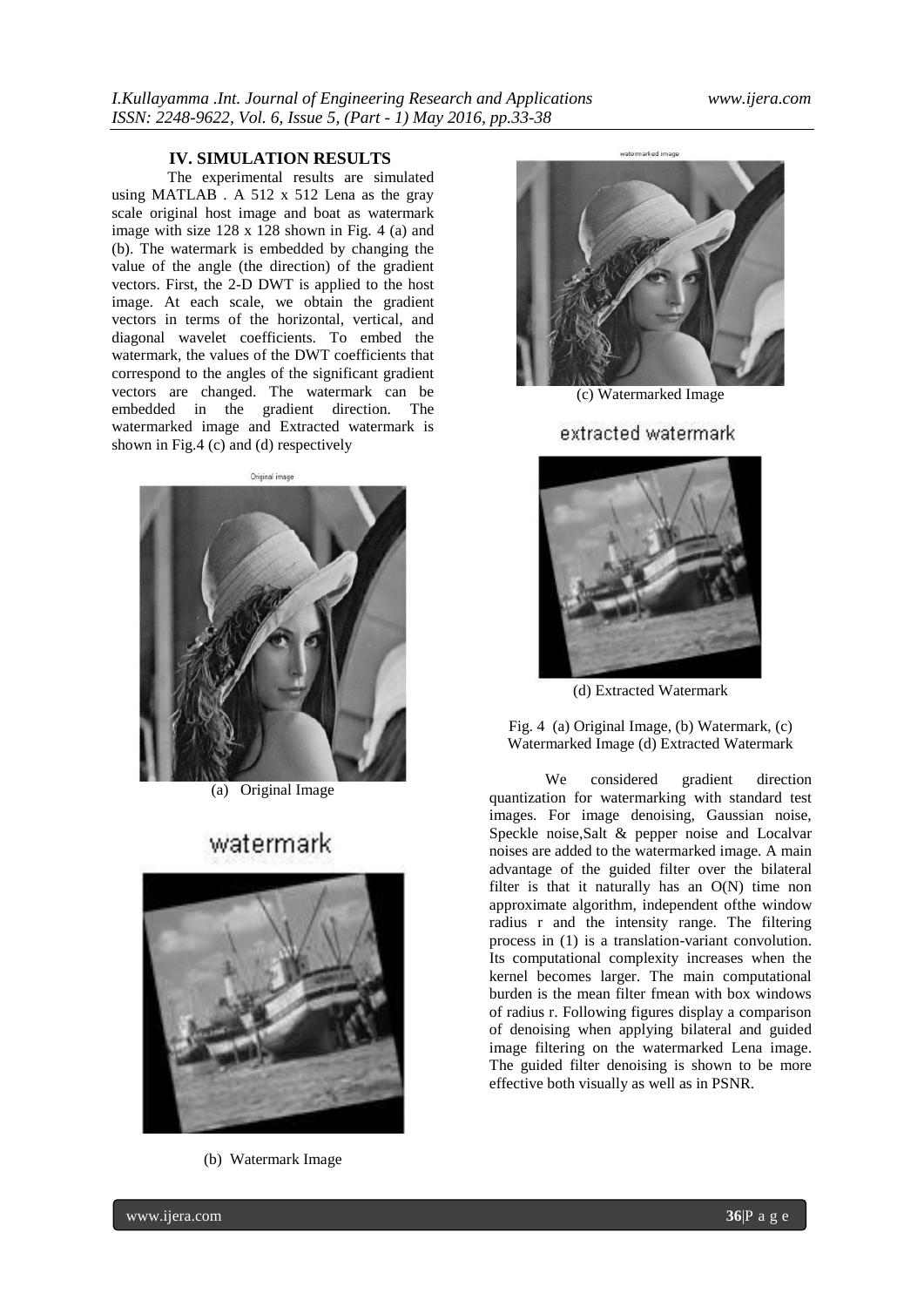



Fig. 5 Localvar Denoised Images using Bilateral and Guided Filters





Fig . 6Gaussian Denoised Images using Bilateral and Guided Filters





Fig. 7 Speckle Denoised Images using Bilateral and Guided Filters





Fig. 8 Salt& Pepper Denoised Images using Bilateral and Guided Filters

| Table 1:MSE & PSNR Calculations using bilateral |  |
|-------------------------------------------------|--|
| and guided filters                              |  |
|                                                 |  |

| The<br>Of<br>Type        | <b>Bilateral Filter</b> |             | <b>Guided Filter</b> |             |
|--------------------------|-------------------------|-------------|----------------------|-------------|
| Image                    |                         |             |                      |             |
|                          | <b>MSE</b>              | <b>PSNR</b> | <b>MSE</b>           | <b>PSNR</b> |
| Watermarked              | 0.00351                 | 98.24       | 0.00351              | 98.24       |
| Image                    |                         |             |                      |             |
| <b>Noisy</b><br>Gaussian | 0.0098                  | 68.23       | 0.0098               | 68.23       |
| Image                    |                         |             |                      |             |
| Gaussian Denoisy         | 0.0037                  | 72.48       | 0.0033               | 72.94       |
| Image                    |                         |             |                      |             |
| <b>Noisy</b><br>Speckle  | 0.0107                  | 67.84       | 0.0107               | 67.84       |
| Image                    |                         |             |                      |             |
| Speckle Denoisy          | 0.0059                  | 70.44       | 0.0033               | 72.93       |
| Image                    |                         |             |                      |             |
| Salt &<br>Pepper         | 0.0145                  | 66.51       | 0.0145               | 66.51       |
| Noisy Image              |                         |             |                      |             |
| Salt &<br>Pepper         | 0.0143                  | 66.57       | 0.0044               | 71.69       |
| Denoisy Image            |                         |             |                      |             |
| <b>Noisy</b><br>Localvar | 0.0226                  | 64.58       | 0.0226               | 64.58       |
| Image                    |                         |             |                      |             |
| Localvar Denoisy         | 0.0133                  | 66.89       | 0.0047               | 71.43       |
| Image                    |                         |             |                      |             |

Table 1 presents the comparison of MSE and PSNR between proposed Guided Filter with that of Bilateral Filter. The simulation results demonstrate that Guided filter denoised better than Bilateral Filter.

Table 2: Comparison of Correlation Coefficient between bilateral and guided filters

| TYPE OF NOISE            | <b>CORRELATION COEFFICIENT</b> |                      |  |
|--------------------------|--------------------------------|----------------------|--|
|                          | <b>BILATERAL FILTER</b>        | <b>GUIDED FILTER</b> |  |
| GAUSSIAN                 | 0.9476                         | 0.9863               |  |
| <b>SPECKLE</b>           | 0.9200                         | 0.9854               |  |
| <b>SALT &amp; PEPPER</b> | 0.8197                         | 0.9795               |  |
| <b>LOCALVAR</b>          | 0.8400                         | 0.9713               |  |